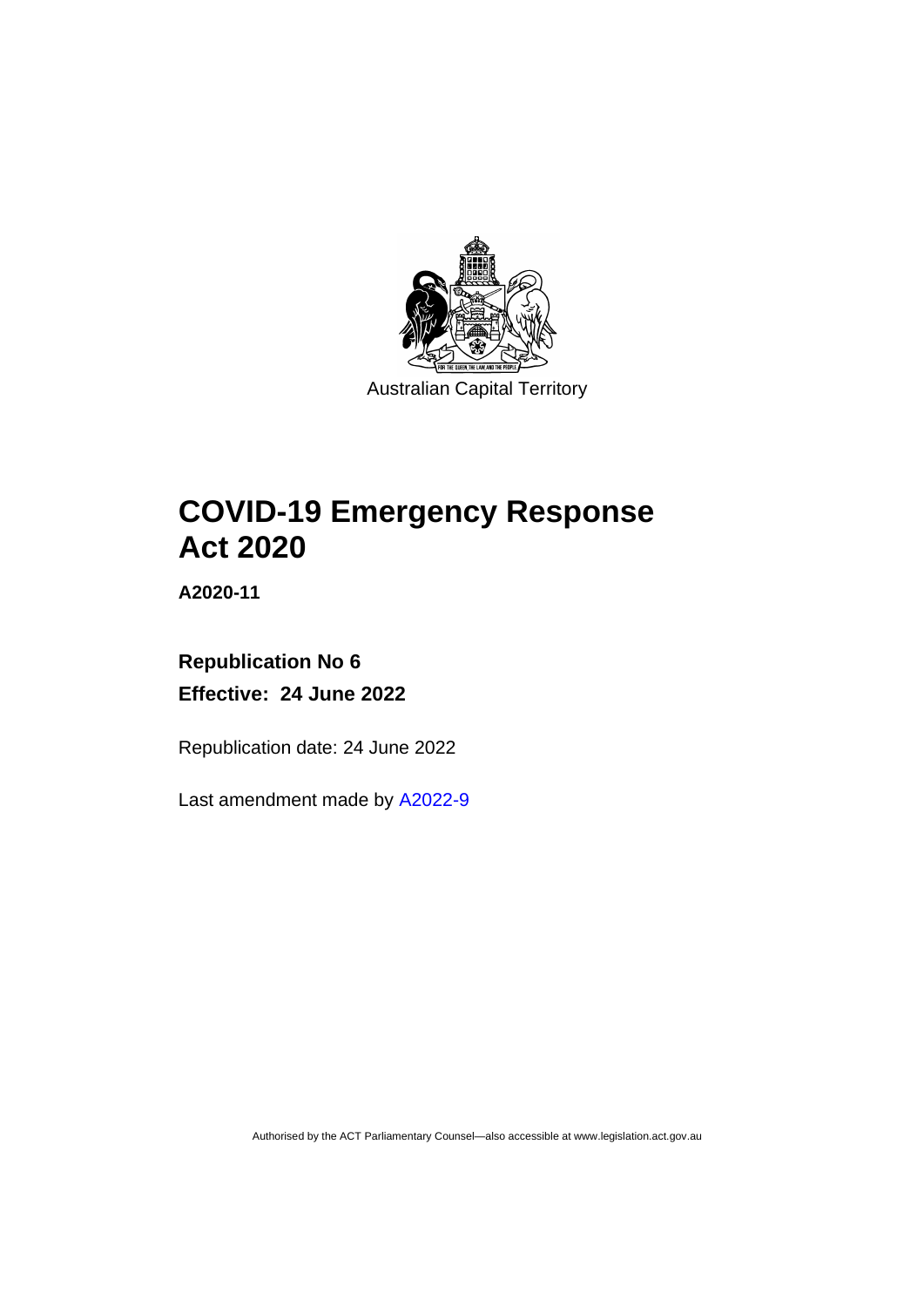## **About this republication**

#### **The republished law**

This is a republication of the *COVID-19 Emergency Response Act 2020* (including any amendment made under the *[Legislation Act 2001](http://www.legislation.act.gov.au/a/2001-14)*, part 11.3 (Editorial changes)) as in force on 24 June 2022*.* It also includes any commencement, amendment, repeal or expiry affecting this republished law to 24 June 2022.

The legislation history and amendment history of the republished law are set out in endnotes 3 and 4.

#### **Kinds of republications**

The Parliamentary Counsel's Office prepares 2 kinds of republications of ACT laws (see the ACT legislation register at [www.legislation.act.gov.au\)](http://www.legislation.act.gov.au/):

- authorised republications to which the *[Legislation Act 2001](http://www.legislation.act.gov.au/a/2001-14)* applies
- unauthorised republications.

The status of this republication appears on the bottom of each page.

#### **Editorial changes**

The *[Legislation Act 2001](http://www.legislation.act.gov.au/a/2001-14)*, part 11.3 authorises the Parliamentary Counsel to make editorial amendments and other changes of a formal nature when preparing a law for republication. Editorial changes do not change the effect of the law, but have effect as if they had been made by an Act commencing on the republication date (see *[Legislation Act 2001](http://www.legislation.act.gov.au/a/2001-14)*, s 115 and s 117). The changes are made if the Parliamentary Counsel considers they are desirable to bring the law into line, or more closely into line, with current legislative drafting practice.

This republication does not include amendments made under part 11.3 (see endnote 1).

#### **Uncommenced provisions and amendments**

If a provision of the republished law has not commenced, the symbol  $\mathbf{U}$  appears immediately before the provision heading. Any uncommenced amendments that affect this republished law are accessible on the ACT legislation register [\(www.legislation.act.gov.au\)](http://www.legislation.act.gov.au/). For more information, see the home page for this law on the register.

#### **Modifications**

If a provision of the republished law is affected by a current modification, the symbol  $\mathbf{M}$  appears immediately before the provision heading. The text of the modifying provision appears in the endnotes. For the legal status of modifications, see the *[Legislation](http://www.legislation.act.gov.au/a/2001-14)  Act [2001](http://www.legislation.act.gov.au/a/2001-14)*, section 95.

#### **Penalties**

At the republication date, the value of a penalty unit for an offence against this law is \$160 for an individual and \$810 for a corporation (see *[Legislation Act 2001](http://www.legislation.act.gov.au/a/2001-14)*, s 133).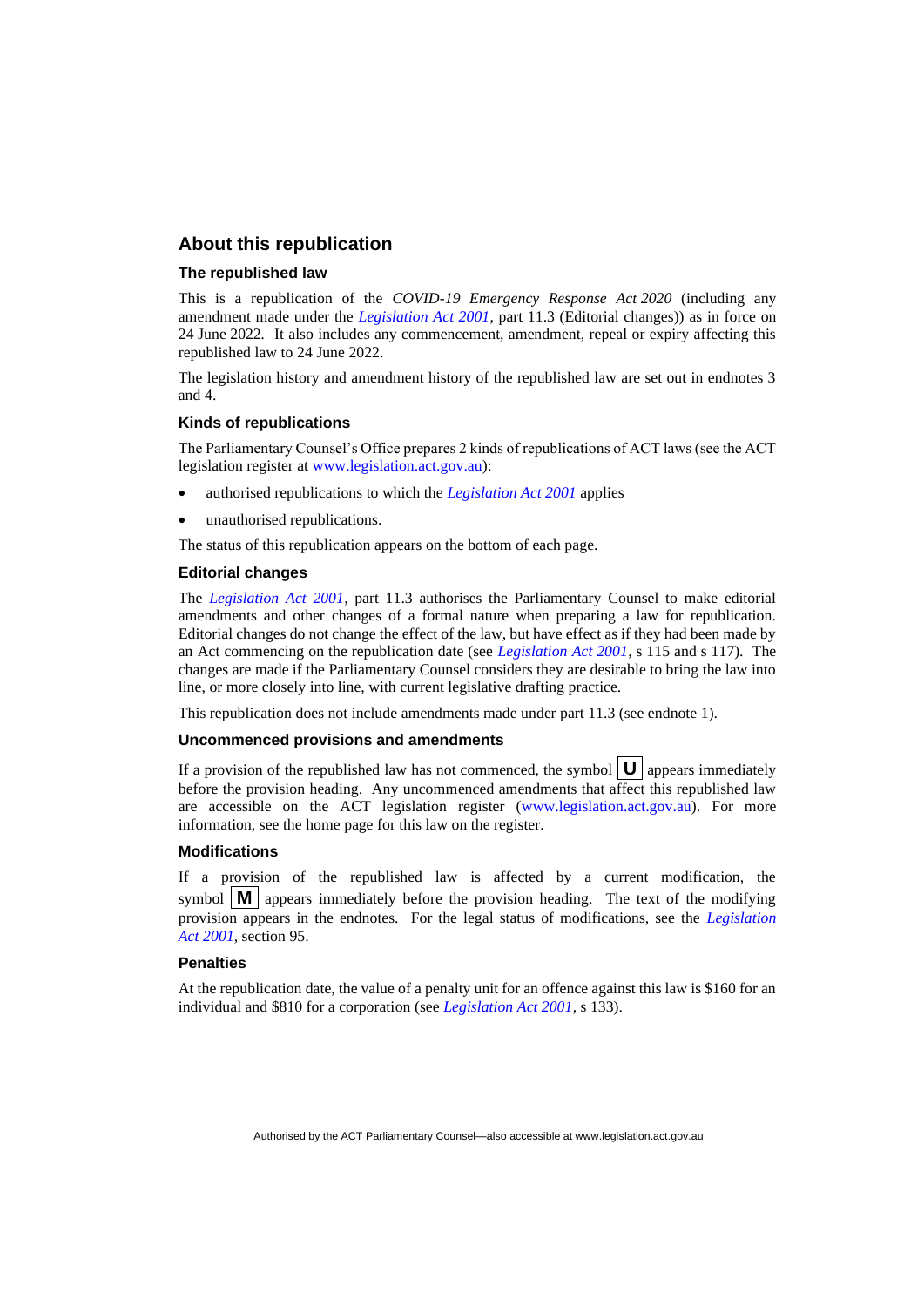

# **COVID-19 Emergency Response Act 2020**

## **Contents**

|    |                                                               | Page           |
|----|---------------------------------------------------------------|----------------|
|    | Name of Act                                                   | $\overline{2}$ |
| 2  | Dictionary                                                    | $\overline{2}$ |
| 2A | <b>Notes</b>                                                  | $\overline{2}$ |
| 2B | Offences against Act—application of Criminal Code etc         | 2              |
| 3  | Reports for Legislative Assembly                              | 3              |
| 3A | Presentation of subordinate laws and disallowable instruments | 5              |
| 4  | Witnessing and attestation of certain documents               | 5              |
| 4A | Regulation-making power                                       | 7              |
| 5  | Expiry—Act                                                    |                |
|    |                                                               |                |

R6 24/06/22 COVID-19 Emergency Response Act 2020 Effective: 24/06/22

contents 1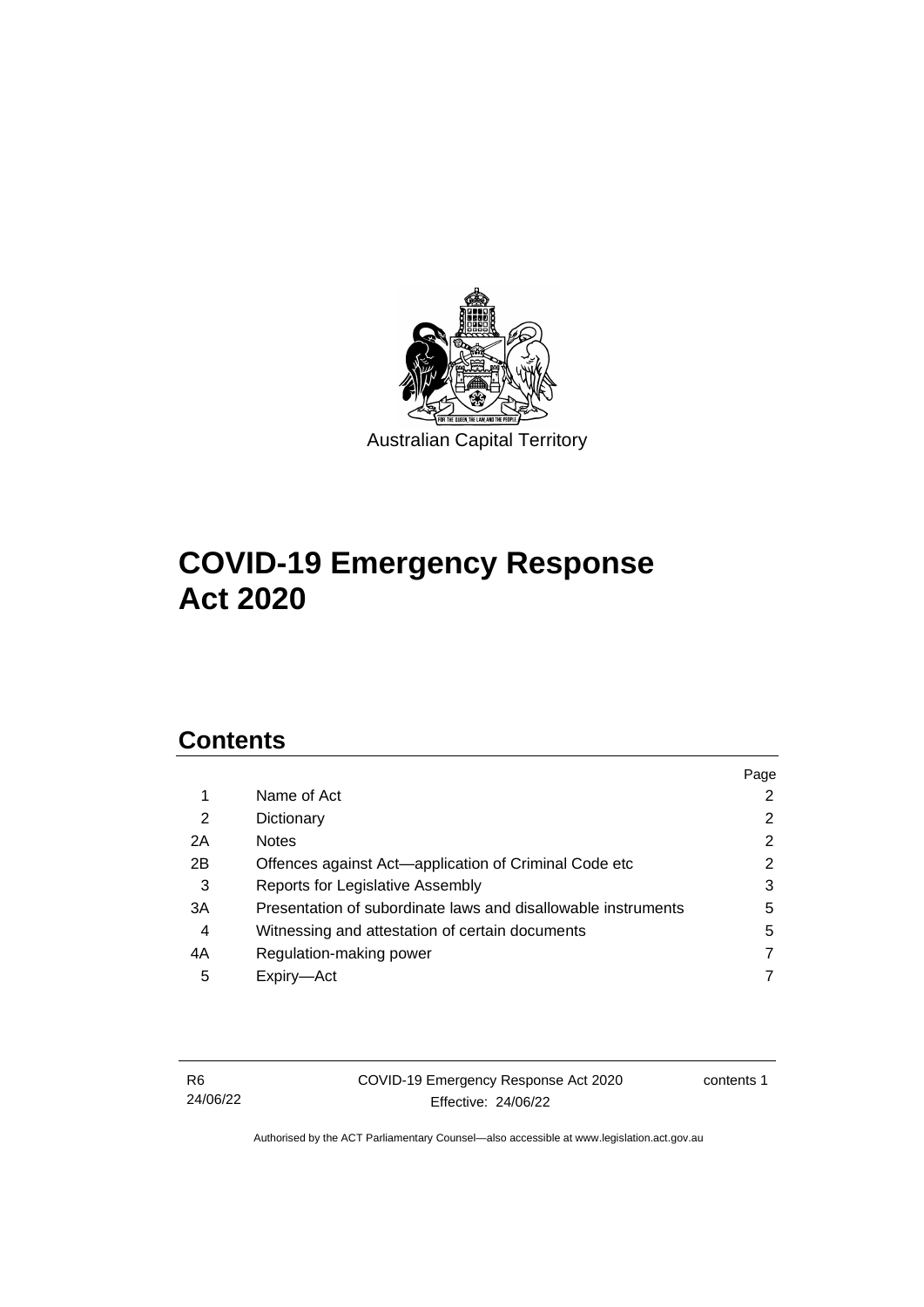**Contents** 

## **[Dictionary](#page-11-0)** [8](#page-11-0)

## **[Endnotes](#page-12-0)**

|   | About the endnotes     | 9  |
|---|------------------------|----|
| 2 | Abbreviation key       | 9  |
| 3 | Legislation history    | 10 |
| 4 | Amendment history      | 11 |
| 5 | Earlier republications | 14 |

contents 2 COVID-19 Emergency Response Act 2020 Effective: 24/06/22

R6 24/06/22

Page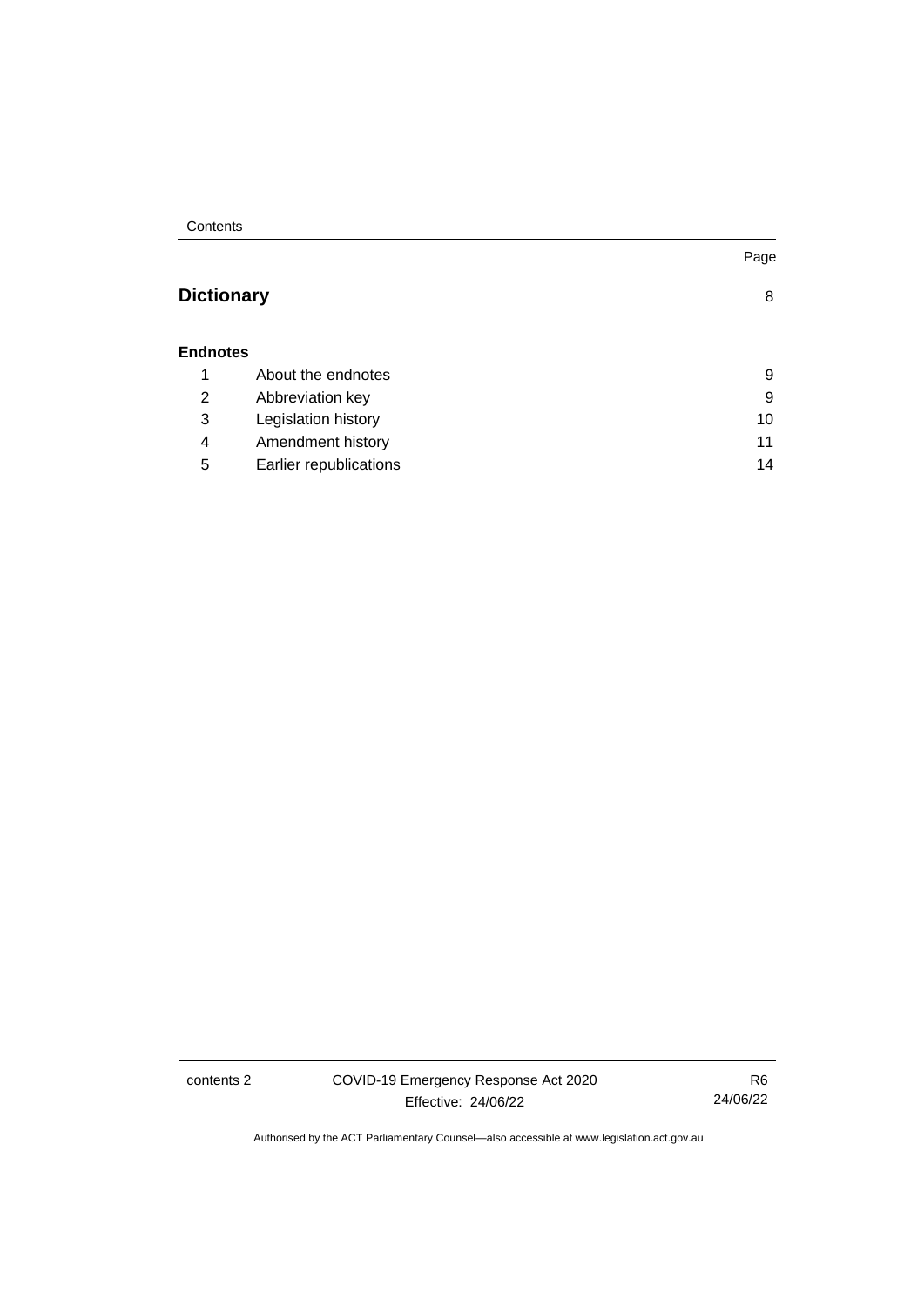

Australian Capital Territory

# **COVID-19 Emergency Response Act 2020**

An Act to provide for emergency measures in response to the COVID-19 emergency, and for other purposes

R6 24/06/22

֡֡֡

page 1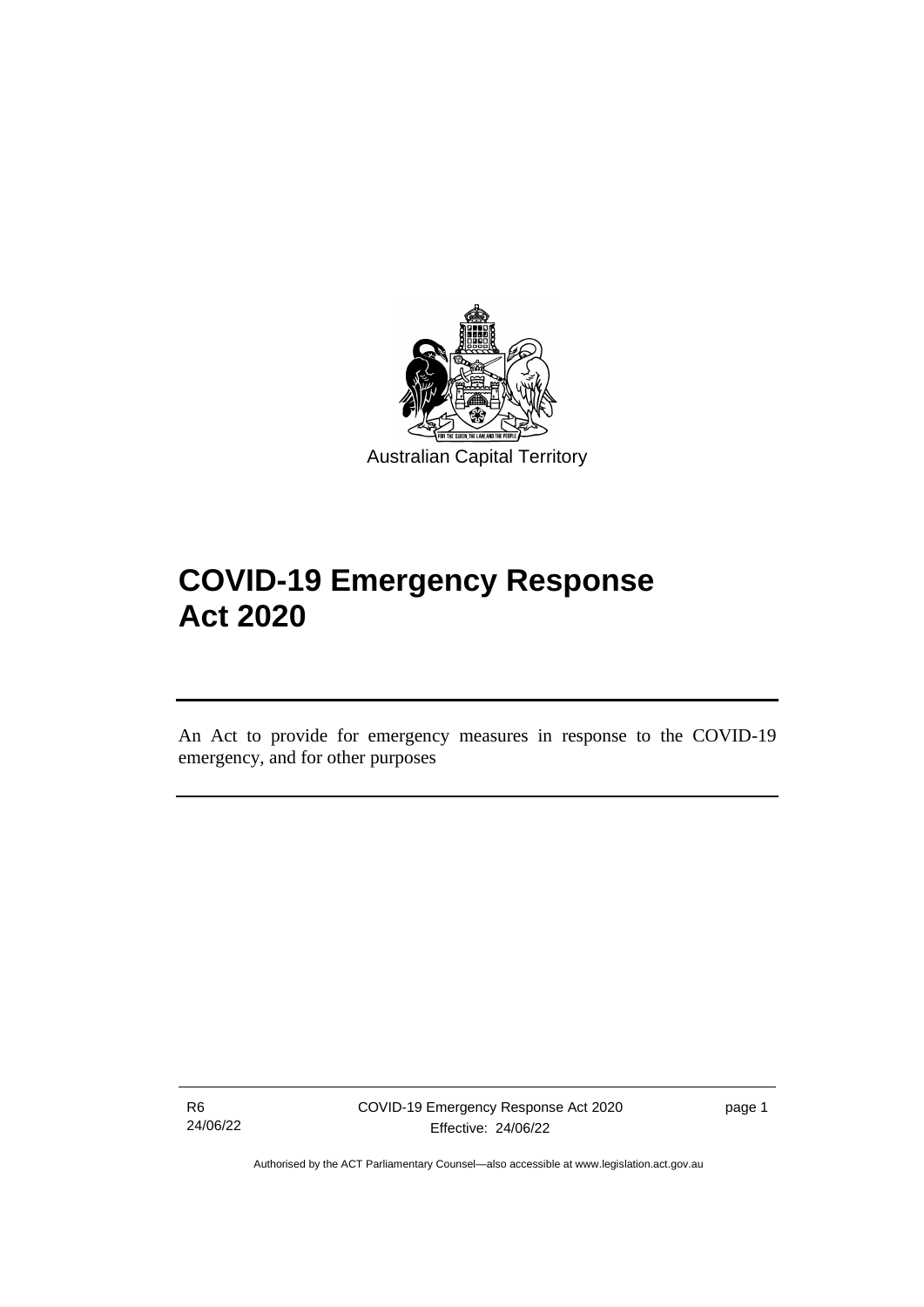## <span id="page-5-0"></span>**1 Name of Act**

This Act is the *COVID-19 Emergency Response Act 2020*.

## <span id="page-5-1"></span>**2 Dictionary**

The dictionary at the end of this Act is part of this Act.

- *Note 1* The dictionary at the end of this Act defines certain terms used in this Act.
- *Note 2* A definition in the dictionary applies to the entire Act unless the definition, or another provision of the Act, provides otherwise or the contrary intention otherwise appears (see [Legislation Act,](http://www.legislation.act.gov.au/a/2001-14) s 155 and s 156 (1)).

## <span id="page-5-2"></span>**2A Notes**

A note included in this Act is explanatory and is not part of this Act.

## <span id="page-5-3"></span>**2B Offences against Act—application of Criminal Code etc**

Other legislation applies in relation to offences against this Act.

*Note 1 Criminal Code*

The [Criminal Code,](http://www.legislation.act.gov.au/a/2002-51) ch 2 applies to all offences against this Act (see Code, pt 2.1).

The chapter sets out the general principles of criminal responsibility (including burdens of proof and general defences), and defines terms used for offences to which the Code applies (eg *conduct*, *intention*, *recklessness* and *strict liability*).

*Note 2 Penalty units* The [Legislation Act,](http://www.legislation.act.gov.au/a/2001-14) s 133 deals with the meaning of offence penalties that are expressed in penalty units.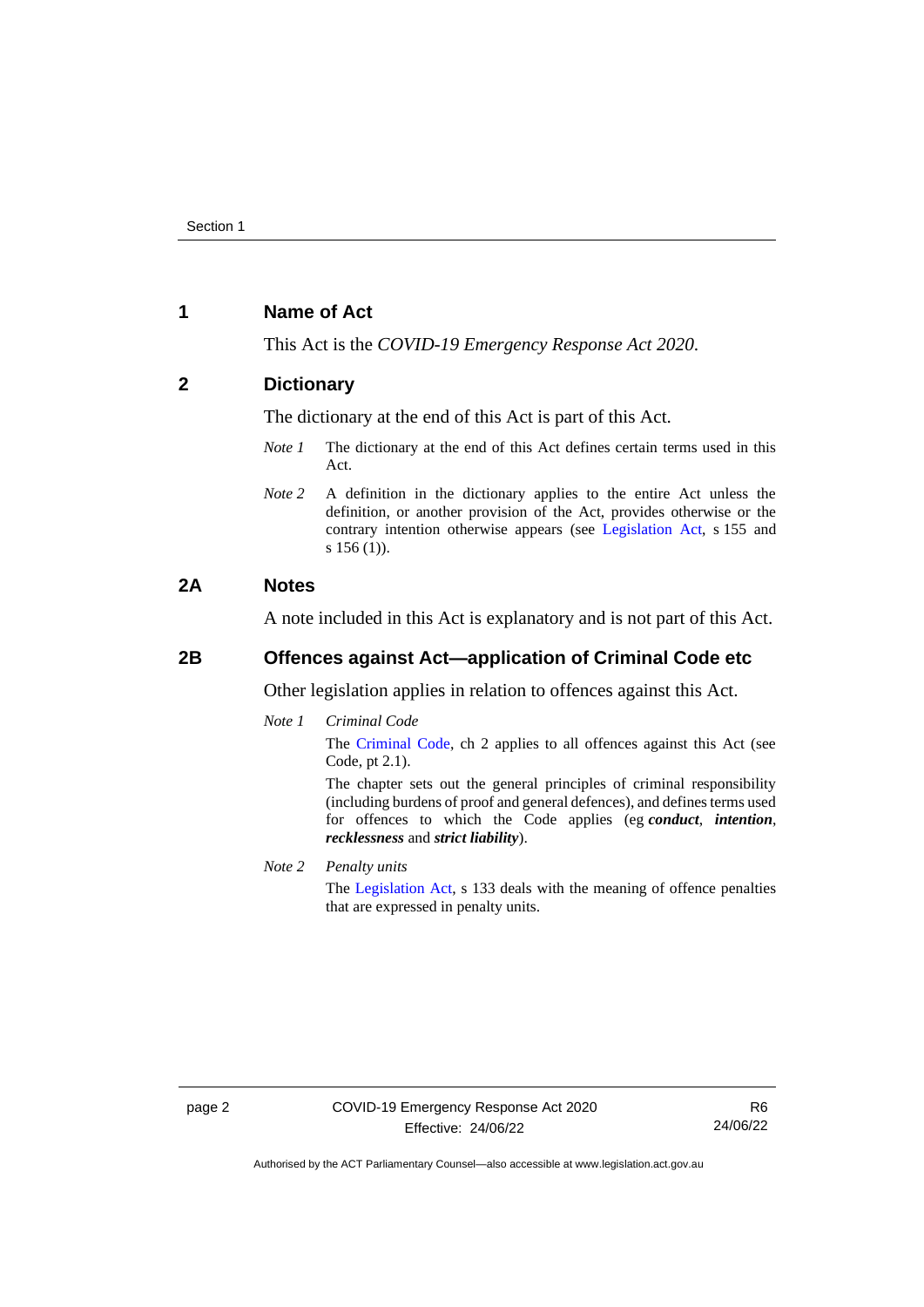## <span id="page-6-0"></span>**3 Reports for Legislative Assembly**

- (1) For each reporting period that a COVID-19 declaration is in force, the responsible Minister for a COVID-19 measure must prepare a report for the Legislative Assembly on the application of the measure.
- (2) The Minister must present the report to the Legislative Assembly—
	- (a) 1 month after the end of the reporting period to which the report applies; or
	- (b) if the 1-month period coincides with part of the pre-election period for a general election of members of the Assembly—on the second sitting day after the election is held.
- (3) If a report to which subsection (2) (a) applies has not been presented to the Legislative Assembly before the last 7 days of the 1-month period, and there are no sitting days of the Legislative Assembly during those 7 days—
	- (a) the responsible Minister must give the report, and a copy for each member of the Legislative Assembly, to the Speaker before the end of the 1-month period; and
	- (b) the Speaker must arrange for a copy of the report to be given to each member of the Legislative Assembly on the day the responsible Minister gives it to the Speaker; and
	- (c) the responsible Minister must present the report to the Legislative Assembly—
		- (i) on the next sitting day after the end of the 1-month period; or
		- (ii) if the next sitting day is the first meeting of the Legislative Assembly after a general election of members of the Assembly—on the second sitting day after the election.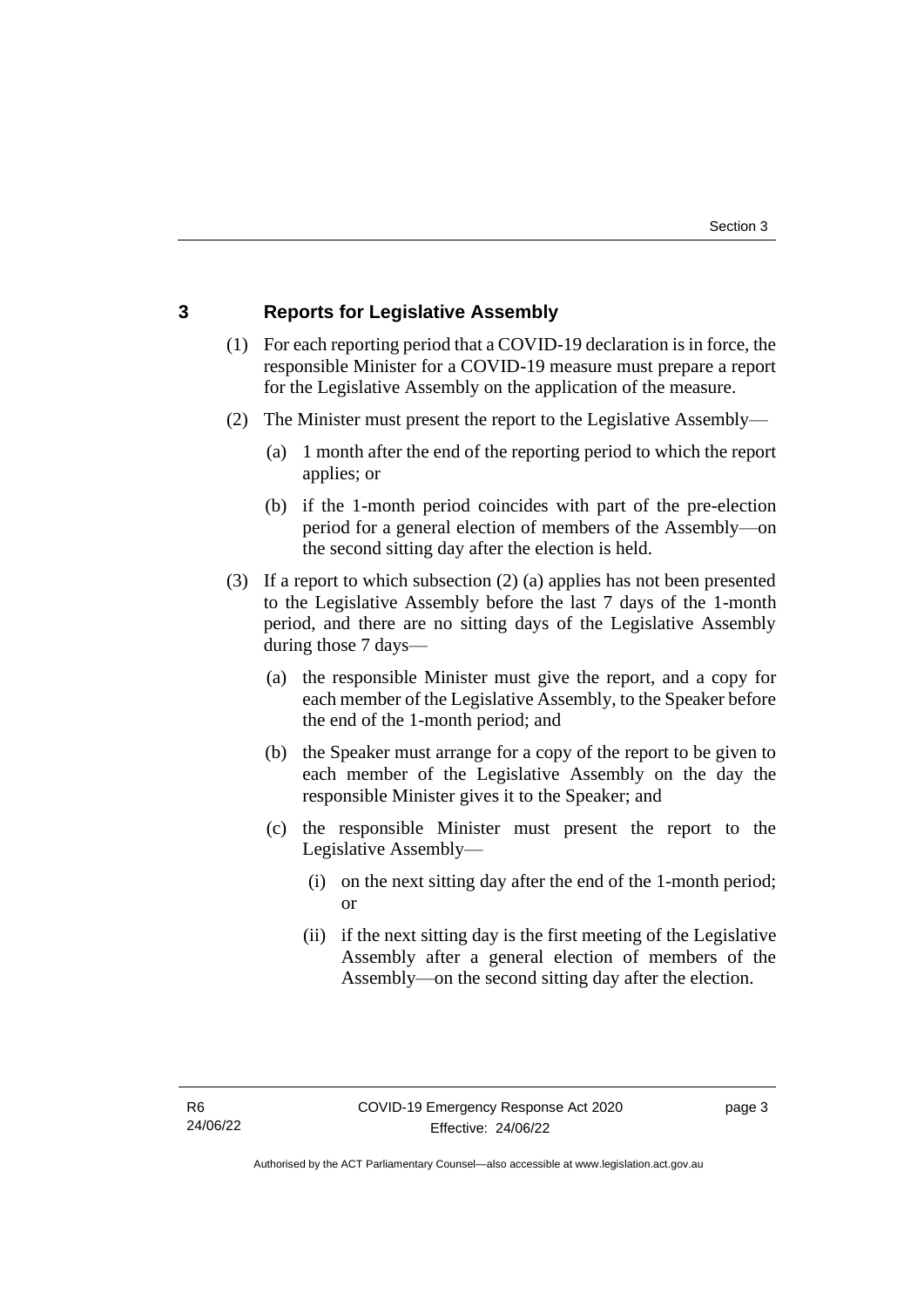(4) In this section:

*COVID-19 measure*—each of the following is a *COVID-19 measure*:

- (a) an amendment of another Act or regulation made by this Act;
	- *Note* These amendments can be found in th[e 'as notified' version](https://legislation.act.gov.au/DownloadFile/a/2020-11/20200408-73648/PDF/2020-11.PDF) of this Act on the ACT legislation register.
- (b) an amendment of another Act or regulation made by the *[COVID—19 Emergency Response Legislation Amendment](http://www.legislation.act.gov.au/a/2020-14/)  Act [2020](http://www.legislation.act.gov.au/a/2020-14/)*.
	- *Note* These amendments can be found in the 'as notified' version of that Act on the ACT legislation register.

*pre-election period*—see the *[Electoral Act 1992](http://www.legislation.act.gov.au/a/1992-71)*, dictionary.

*reporting period* means—

- (a) for a period in 2020—a month; and
- (b) for a period in 2021 or later—a quarter.

*responsible Minister*, for a COVID-19 measure, means the Minister allocated responsibility for the Act in which the measure is made under the administrative arrangements under the *[Public Sector](http://www.legislation.act.gov.au/a/1994-37)  [Management Act 1994](http://www.legislation.act.gov.au/a/1994-37)*.

*Speaker* includes—

- (a) if the Speaker is unavailable—the Deputy Speaker; and
- (b) if both the Speaker and Deputy Speaker are unavailable—the clerk of the Legislative Assembly.

*unavailable—*the Speaker or Deputy Speaker is *unavailable* if—

- (a) he or she is absent from duty; or
- (b) there is a vacancy in the office of Speaker or Deputy Speaker.

R6 24/06/22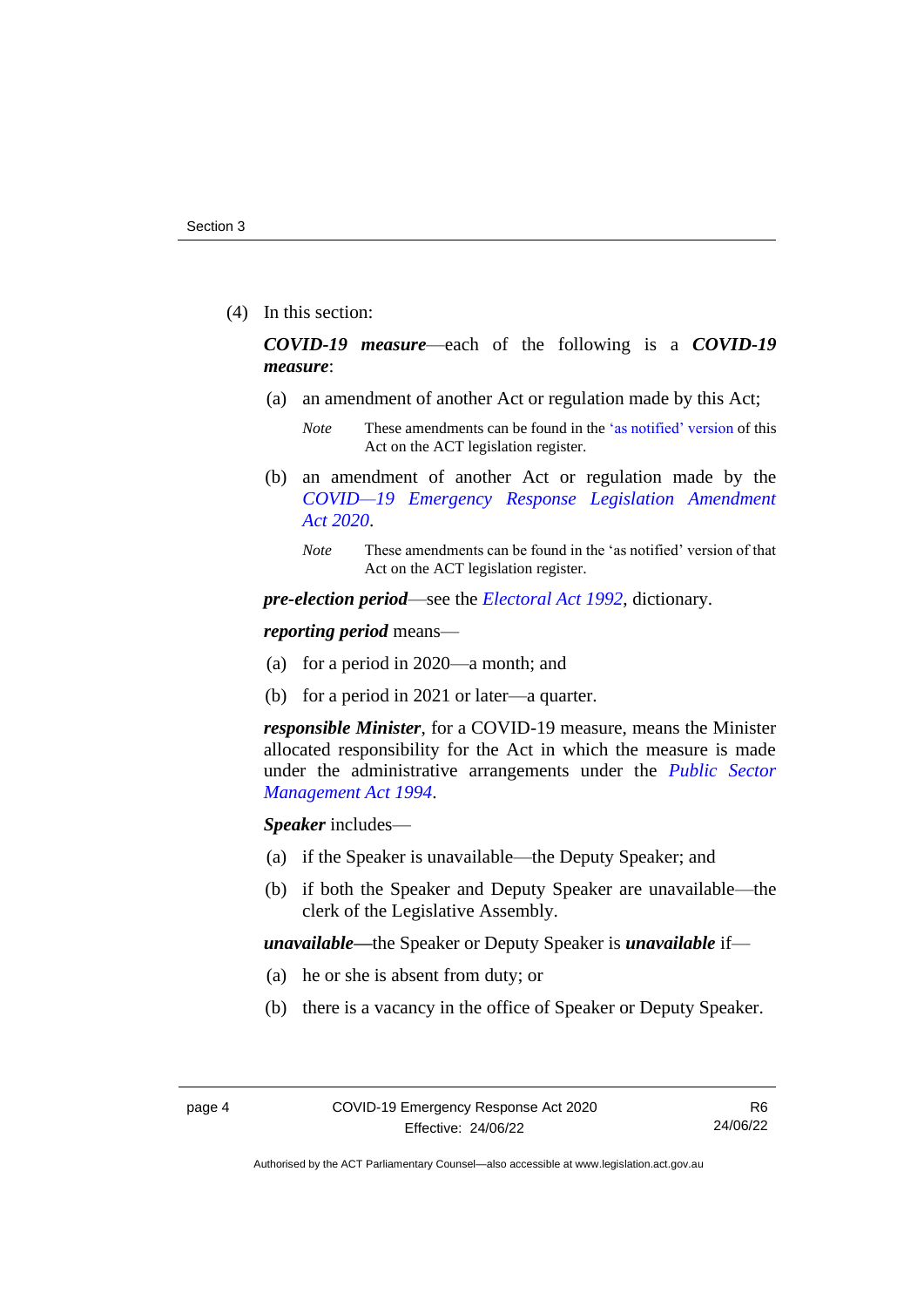## <span id="page-8-0"></span>**3A Presentation of subordinate laws and disallowable instruments**

- (1) This section applies to a subordinate law or disallowable instrument made after the commencement of this section under a power given under a COVID-19 measure.
- (2) The [Legislation Act,](http://www.legislation.act.gov.au/a/2001-14) section 64 (1) applies in relation to the subordinate law or disallowable instrument as if the reference in that subsection to 6 sitting days were a reference to the second sitting day.
- (3) In this section:

*COVID-19 measure*—see section 3 (4).

## <span id="page-8-1"></span>**4 Witnessing and attestation of certain documents**

- (1) This section applies during the COVID-19 emergency period.
- (2) Despite any other territory law—
	- (a) if the signature of a relevant document is required under a territory law to be witnessed, the signature may be witnessed by audiovisual link; and
	- (b) arrangements in relation to witnessing signatures and the attestation of documents, including the following, may be made by audiovisual link:
		- (i) certifying matters required under a territory law;
		- (ii) swearing or affirming the contents of an affidavit; and
	- (c) a requirement in a territory law for the presence of a witness, signatory or other person is satisfied if the witness, signatory or other person is present by audiovisual link.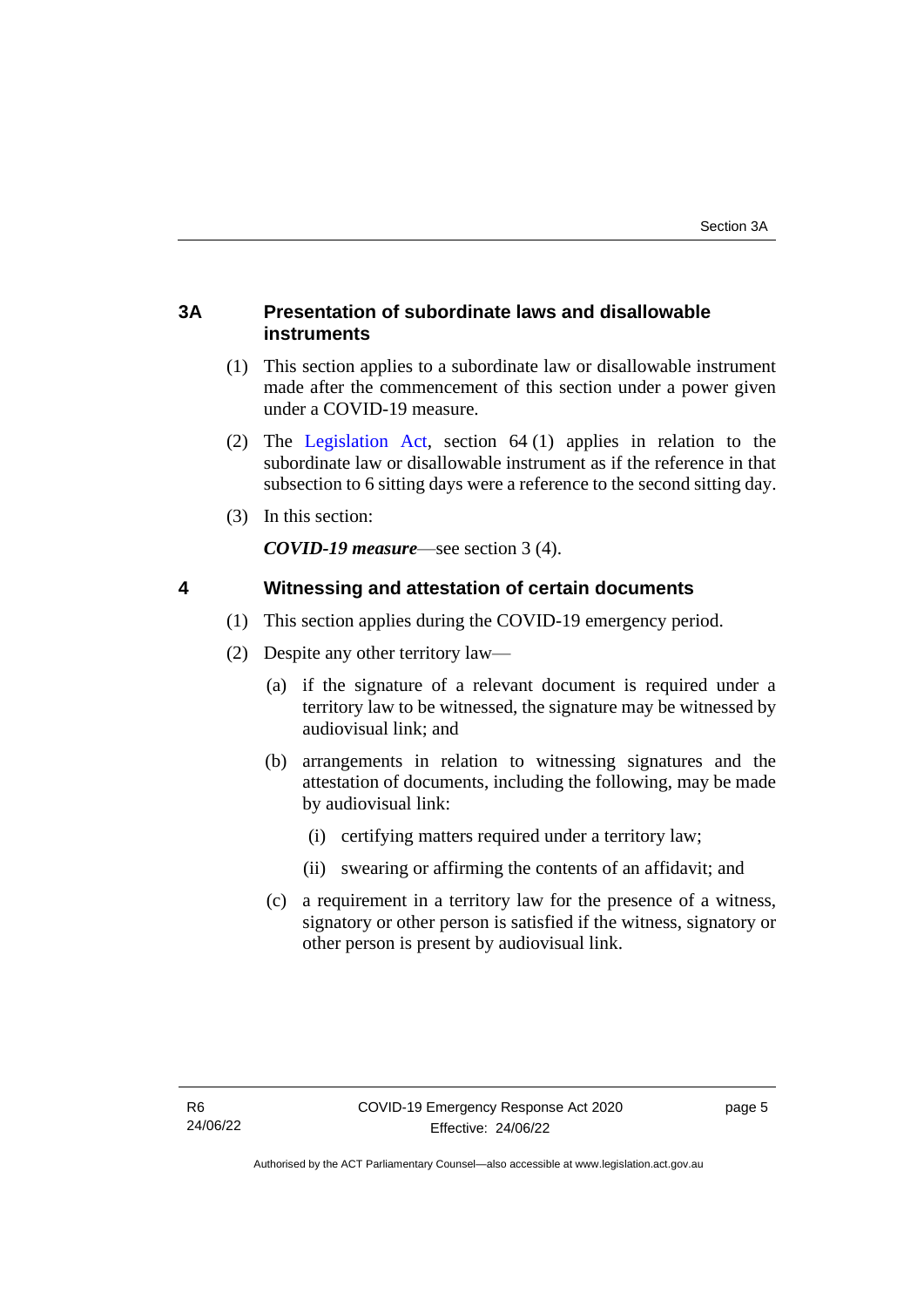- (3) A person witnessing the signing of a relevant document by audiovisual link (the *witness*) must—
	- (a) observe the person signing the document (the *signatory*) sign the document in real time; and
	- (b) confirm the signature was witnessed by signing the document or a copy of the document; and
	- (c) be reasonably satisfied the document the witness signs is the same document, or a copy of the document, signed by the signatory; and
	- (d) endorse the document, or the copy of the document, with a statement—
		- (i) of the method used to witness the signature of the signatory; and
		- (ii) that the document was witnessed in accordance with this section.
- (4) Without limiting how a witness may confirm a signature was witnessed for subsection (3) (b), the witness may—
	- (a) sign a counterpart of the document as soon as practicable after witnessing the signing of the document; or
	- (b) if the signatory scans and sends the witness a copy of the signed document electronically—countersign the document as soon as practicable after witnessing the signing of the document.
- (5) In this section:

*audiovisual link* means a system of 2-way communication linking different places so that a person at any of them can be seen and heard at the other places.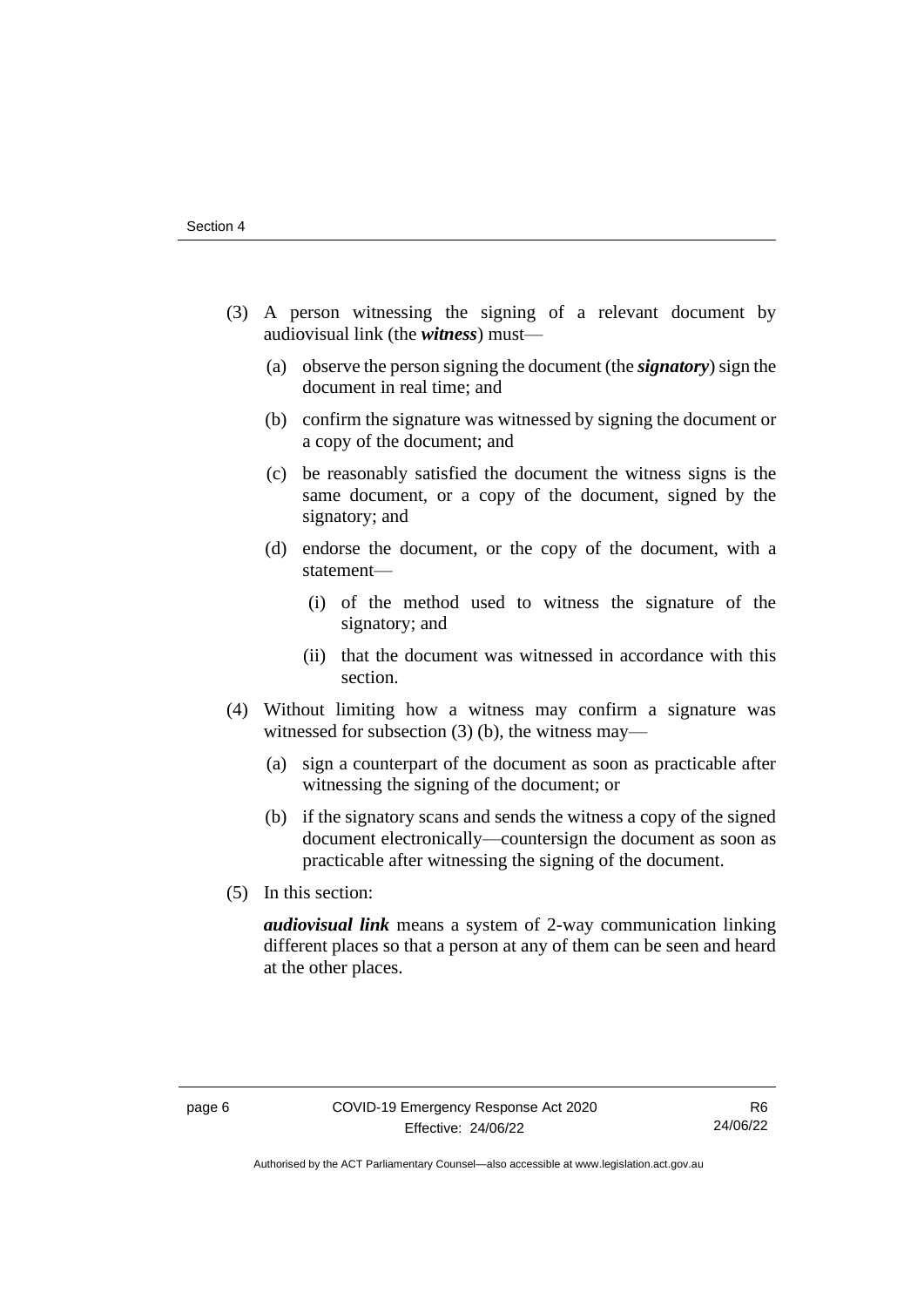#### *COVID-19 emergency* means—

- (a) a state of emergency declared under the *[Emergencies Act 2004](http://www.legislation.act.gov.au/a/2004-28)*, section 156 because of the coronavirus disease 2019 (COVID-19); or
- (b) an emergency declared under the *[Public Health Act 1997](http://www.legislation.act.gov.au/a/1997-69)*, section 119 (including any extension or further extension) because of the coronavirus disease 2019 (COVID-19).

#### *COVID-19 emergency period* means the period—

- (a) beginning on the day this section commences; and
- (b) ending at the end of a 3-month period during which no COVID-19 emergency has been in force.

#### *relevant document* means—

- (a) an affidavit; or
- (b) a will; or
- (c) a health direction under the *[Medical Treatment \(Health](http://www.legislation.act.gov.au/a/2006-51)  [Directions\) Act 2006](http://www.legislation.act.gov.au/a/2006-51)*; or
- (d) a general power of attorney or an enduring power of attorney under the *[Powers of Attorney Act 2006](http://www.legislation.act.gov.au/a/2006-50)*.
- (6) This section expires at the end of the COVID-19 emergency period.

<span id="page-10-0"></span>

## **4A Regulation-making power**

The Executive may make regulations for this Act.

## <span id="page-10-1"></span>**5 Expiry—Act**

This Act expires at the end of a 12-month period during which no COVID-19 declaration has been in force.

page 7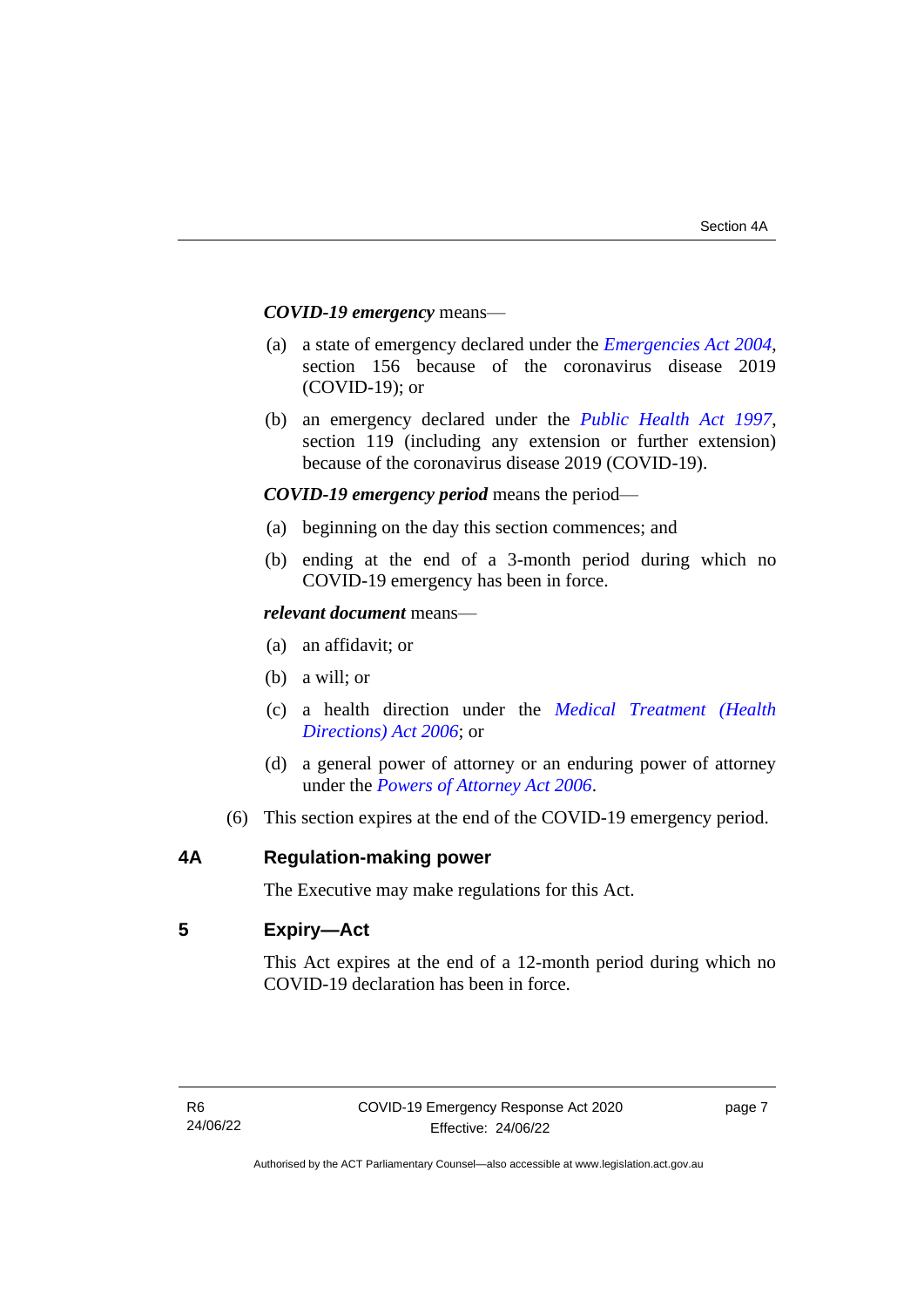**Dictionary** 

# <span id="page-11-0"></span>**Dictionary**

(see s 2)

- *Note 1* The [Legislation Act](http://www.legislation.act.gov.au/a/2001-14) contains definitions and other provisions relevant to this Act.
- *Note 2* For example, the [Legislation Act,](http://www.legislation.act.gov.au/a/2001-14) dict, pt 1, defines the following terms:
	- ACT
	- may (see s  $146$ )
	- must (see s  $146$ ).

*COVID-19* means the coronavirus disease 2019 (COVID-19) caused by the novel coronavirus SARS-CoV-2.

#### *COVID-19 declaration* means—

- (a) a declaration of a state of emergency under the *[Emergencies](http://www.legislation.act.gov.au/a/2004-28)  Act [2004](http://www.legislation.act.gov.au/a/2004-28)*, section 156 because of COVID-19; or
- (b) a declaration of an emergency under the *[Public Health Act](http://www.legislation.act.gov.au/a/1997-69) 1997*, section 119 (including any extension or further extension) because of COVID-19.

page 8 COVID-19 Emergency Response Act 2020 Effective: 24/06/22

R6 24/06/22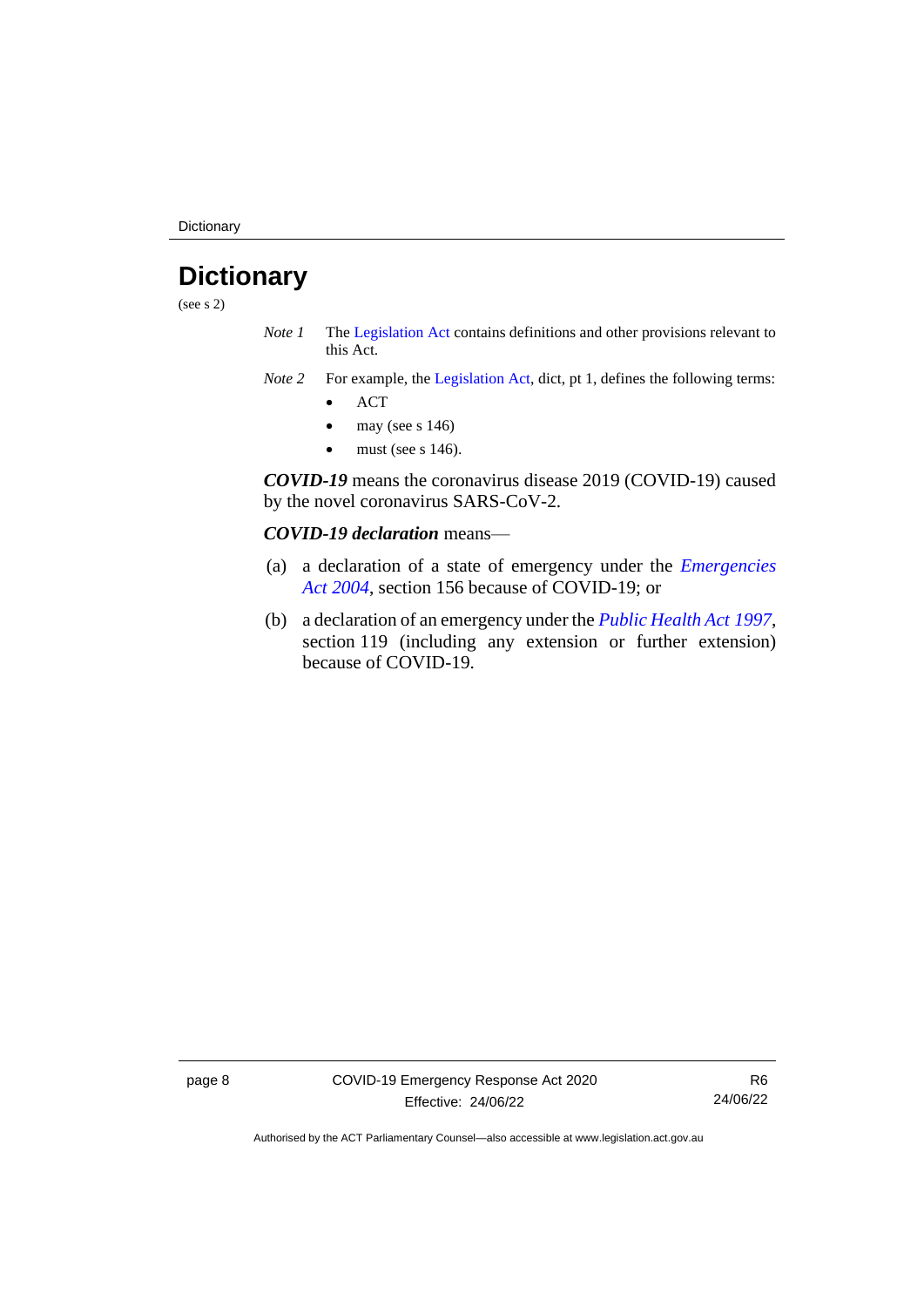## <span id="page-12-1"></span><span id="page-12-0"></span>**Endnotes**

## **1 About the endnotes**

Amending and modifying laws are annotated in the legislation history and the amendment history. Current modifications are not included in the republished law but are set out in the endnotes.

Not all editorial amendments made under the *[Legislation Act 2001](http://www.legislation.act.gov.au/a/2001-14)*, part 11.3 are annotated in the amendment history. Full details of any amendments can be obtained from the Parliamentary Counsel's Office.

Uncommenced amending laws are not included in the republished law. The details of these laws are underlined in the legislation history. Uncommenced expiries are underlined in the legislation history and amendment history.

If all the provisions of the law have been renumbered, a table of renumbered provisions gives details of previous and current numbering.

The endnotes also include a table of earlier republications.

| $A = Act$                                    | $NI =$ Notifiable instrument                |  |
|----------------------------------------------|---------------------------------------------|--|
| $AF =$ Approved form                         | $o = order$                                 |  |
| $am = amended$                               | $om = omitted/repealed$                     |  |
| $amdt = amendment$                           | $ord = ordinance$                           |  |
| $AR = Assembly$ resolution                   | $orig = original$                           |  |
| $ch = chapter$                               | $par = paragraph/subparagraph$              |  |
| $CN =$ Commencement notice                   | $pres = present$                            |  |
| $def = definition$                           | $prev = previous$                           |  |
| $DI = Disallowable instrument$               | $(\text{prev}) = \text{previously}$         |  |
| $dict = dictionary$                          | $pt = part$                                 |  |
| disallowed = disallowed by the Legislative   | $r = rule/subrule$                          |  |
| Assembly                                     | $reloc = relocated$                         |  |
| $div = division$                             | $remum = renumbered$                        |  |
| $exp = expires/expired$                      | $R[X]$ = Republication No                   |  |
| $Gaz = gazette$                              | $RI = reissue$                              |  |
| $hdg =$ heading                              | $s = section/subsection$                    |  |
| $IA = Interpretation Act 1967$               | $sch = schedule$                            |  |
| $ins = inserted/added$                       | $sdiv = subdivision$                        |  |
| $LA =$ Legislation Act 2001                  | $SL = Subordinate$ law                      |  |
| $LR =$ legislation register                  | $sub =$ substituted                         |  |
| $LRA =$ Legislation (Republication) Act 1996 | $underlining = whole or part not commenced$ |  |
| $mod = modified/modification$                | or to be expired                            |  |
|                                              |                                             |  |

## <span id="page-12-2"></span>**2 Abbreviation key**

R6 24/06/22 COVID-19 Emergency Response Act 2020 Effective: 24/06/22

page 9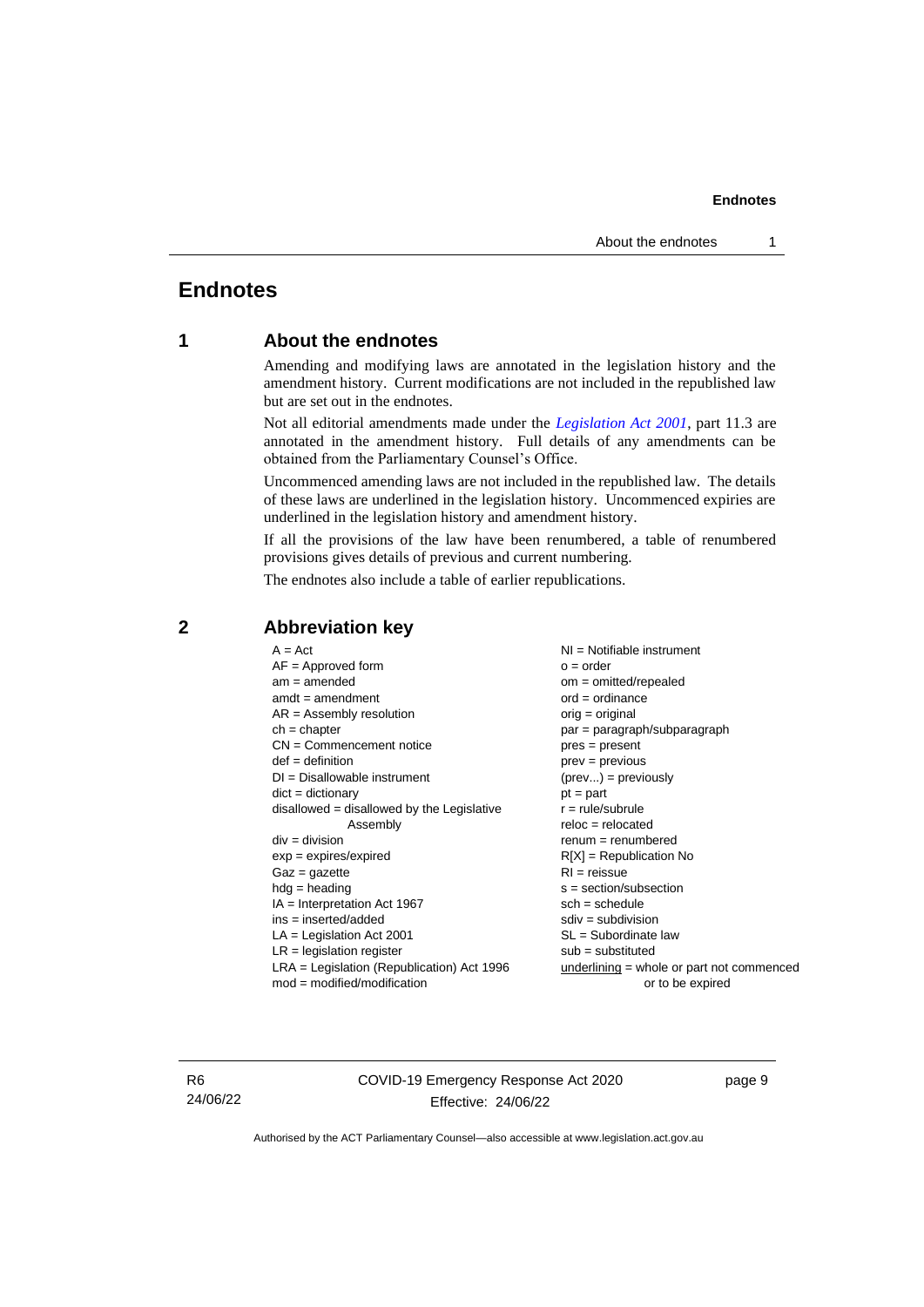3 Legislation history

## <span id="page-13-0"></span>**3 Legislation history**

## **COVID-19 Emergency Response Act 2020 A2020-11**

notified LR 7 April 2020 s 1, s 2 commenced 7 April 2020 (LA s 75 (1)) amdt 1.35 commenced 8 April 2020 (s 2 (2)) remainder commenced 8 April 2020 (s 2 (1)) *Note* Act exp at the end of a 12-month period during which no COVID-19 declaration has been in force (s 5)

as amended by

#### **[COVID-19 Emergency Response Legislation Amendment Act 2020](http://www.legislation.act.gov.au/a/2020-14/) A2020-14 sch 1 pt 1.6**

notified LR 13 May 2020 s 1, s 2 taken to have commenced 30 March 2020 (LA s 75 (2)) sch 1 pt 1.6 commenced 14 May 2020 (s 2 (1))

#### **[COVID-19 Emergency Response Legislation Amendment Act 2021](http://www.legislation.act.gov.au/a/2021-1/) A2021-1 sch 1 pt 1.4**

notified LR 19 February 2021 s 1, s 2 commenced 19 February 2021 (LA s 75 (1)) sch 1 pt 1.4 commenced 20 February 2021 (s 2 (1))

#### **[COVID-19 Emergency Response \(Check-in Information\) Amendment](http://www.legislation.act.gov.au/a/2021-20/)  [Act 2021](http://www.legislation.act.gov.au/a/2021-20/) A2021-20**

notified LR 21 September 2021 s 1, s 2 commenced 21 September 2021 (LA s 75 (1)) s 5, so far as it inserts s 2D, s 2E (1)-(3), s 2G (1), (2) commenced 21 October 2021 (s 2 (1)) remainder commenced 22 September 2021 (s 2 (2))

## **[Public Health Amendment Act 2022](http://www.legislation.act.gov.au/a/2022-9/) A2022-9 sch 1 pt 1.1**

notified LR 17 June 2022

s 1, s 2 commenced 17 June 2022 (LA s 75 (1))

sch 1 pt 1.1 commenced 24 June 2022 (s 2 (1))

R6 24/06/22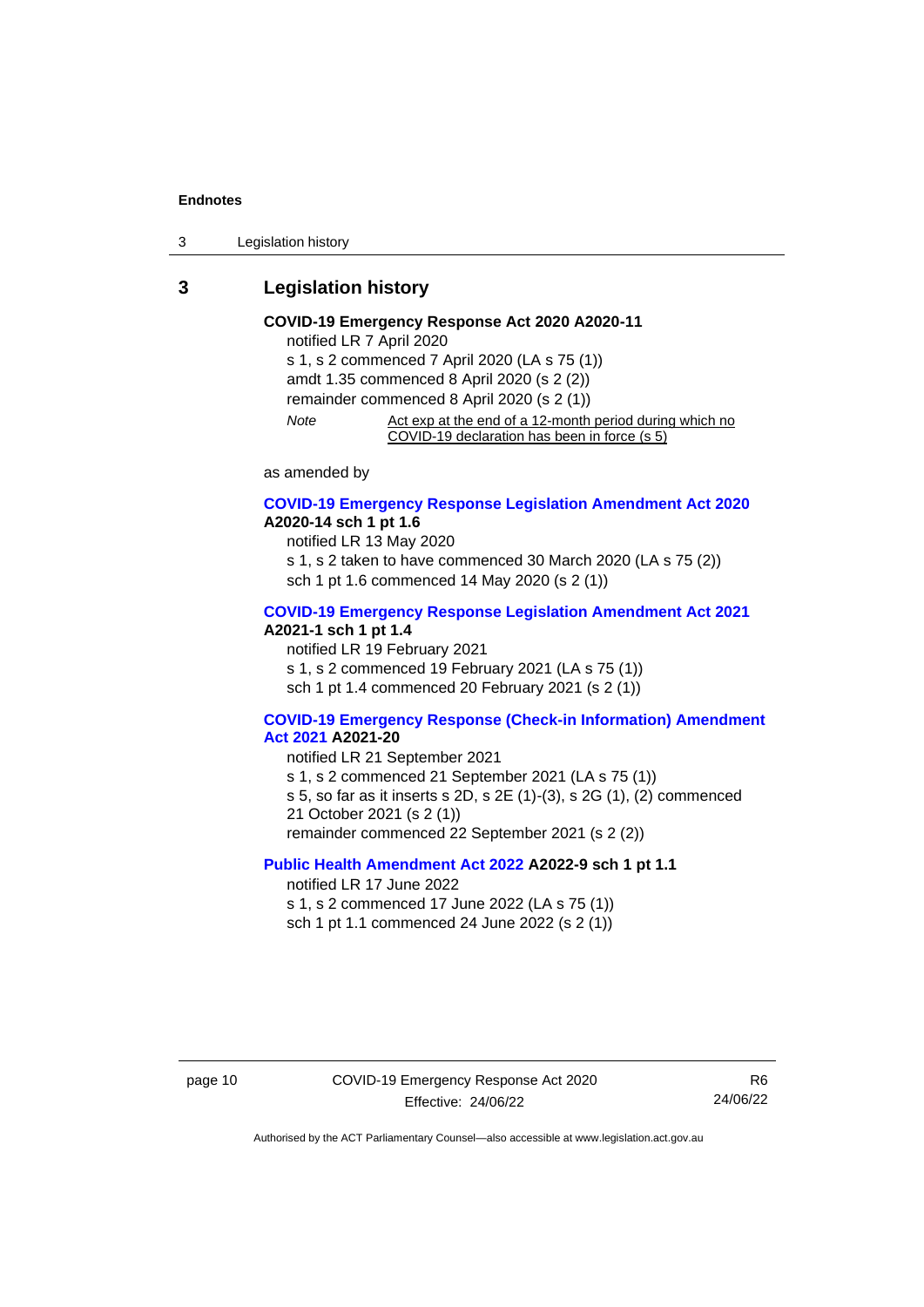Amendment history 4

#### <span id="page-14-0"></span>**4 Amendment history Preliminary**<br>pt 1 hdg ins [A2021-20](http://www.legislation.act.gov.au/a/2021-20/) s 4 om [A2022-9](http://www.legislation.act.gov.au/a/2022-9/) amdt 1.1 **Dictionary** s 2 om LA s 89 (4) ins [A2021-20](http://www.legislation.act.gov.au/a/2021-20/) s 5 **Notes** s 2A ins [A2021-20](http://www.legislation.act.gov.au/a/2021-20/) s 5 **Offences against Act—application of Criminal Code etc** s 2B ins [A2021-20](http://www.legislation.act.gov.au/a/2021-20/) s 5 **Check-in information** pt 2 hdg ins [A2021-20](http://www.legislation.act.gov.au/a/2021-20/) s 5 om [A2022-9](http://www.legislation.act.gov.au/a/2022-9/) amdt 1.1 **Definitions—pt 2** s 2C ins [A2021-20](http://www.legislation.act.gov.au/a/2021-20/) s 5 om [A2022-9](http://www.legislation.act.gov.au/a/2022-9/) amdt 1.2 def *authorised collector* in[s A2021-20](http://www.legislation.act.gov.au/a/2021-20/) s 5 om [A2022-9](http://www.legislation.act.gov.au/a/2022-9/) amdt 1.2 def *authorised person* ins [A2021-20](http://www.legislation.act.gov.au/a/2021-20/) s 5 om [A2022-9](http://www.legislation.act.gov.au/a/2022-9/) amdt 1.2 def *Check In CBR app* in[s A2021-20](http://www.legislation.act.gov.au/a/2021-20/) s 5 om [A2022-9](http://www.legislation.act.gov.au/a/2022-9/) amdt 1.2 def *check-in information* ins [A2021-20](http://www.legislation.act.gov.au/a/2021-20/) s 5 om [A2022-9](http://www.legislation.act.gov.au/a/2022-9/) amdt 1.2 def *contact tracing* ins [A2021-20](http://www.legislation.act.gov.au/a/2021-20/) s 5 om [A2022-9](http://www.legislation.act.gov.au/a/2022-9/) amdt 1.2 def *court* ins [A2021-20](http://www.legislation.act.gov.au/a/2021-20/) s 5 om [A2022-9](http://www.legislation.act.gov.au/a/2022-9/) amdt 1.2 def *permitted purpose* in[s A2021-20](http://www.legislation.act.gov.au/a/2021-20/) s 5 om [A2022-9](http://www.legislation.act.gov.au/a/2022-9/) amdt 1.2 def *public health direction* in[s A2021-20](http://www.legislation.act.gov.au/a/2021-20/) s 5 om [A2022-9](http://www.legislation.act.gov.au/a/2022-9/) amdt 1.2 def *statistical or summary information* ins [A2021-20](http://www.legislation.act.gov.au/a/2021-20/) s 5 om [A2022-9](http://www.legislation.act.gov.au/a/2022-9/) amdt 1.2 def *use* ins [A2021-20](http://www.legislation.act.gov.au/a/2021-20/) s 5 om [A2022-9](http://www.legislation.act.gov.au/a/2022-9/) amdt 1.2 **Collection of check-in information** s 2D ins [A2021-20](http://www.legislation.act.gov.au/a/2021-20/) s 5 om [A2022-9](http://www.legislation.act.gov.au/a/2022-9/) amdt 1.2

R6 24/06/22 COVID-19 Emergency Response Act 2020 Effective: 24/06/22

page 11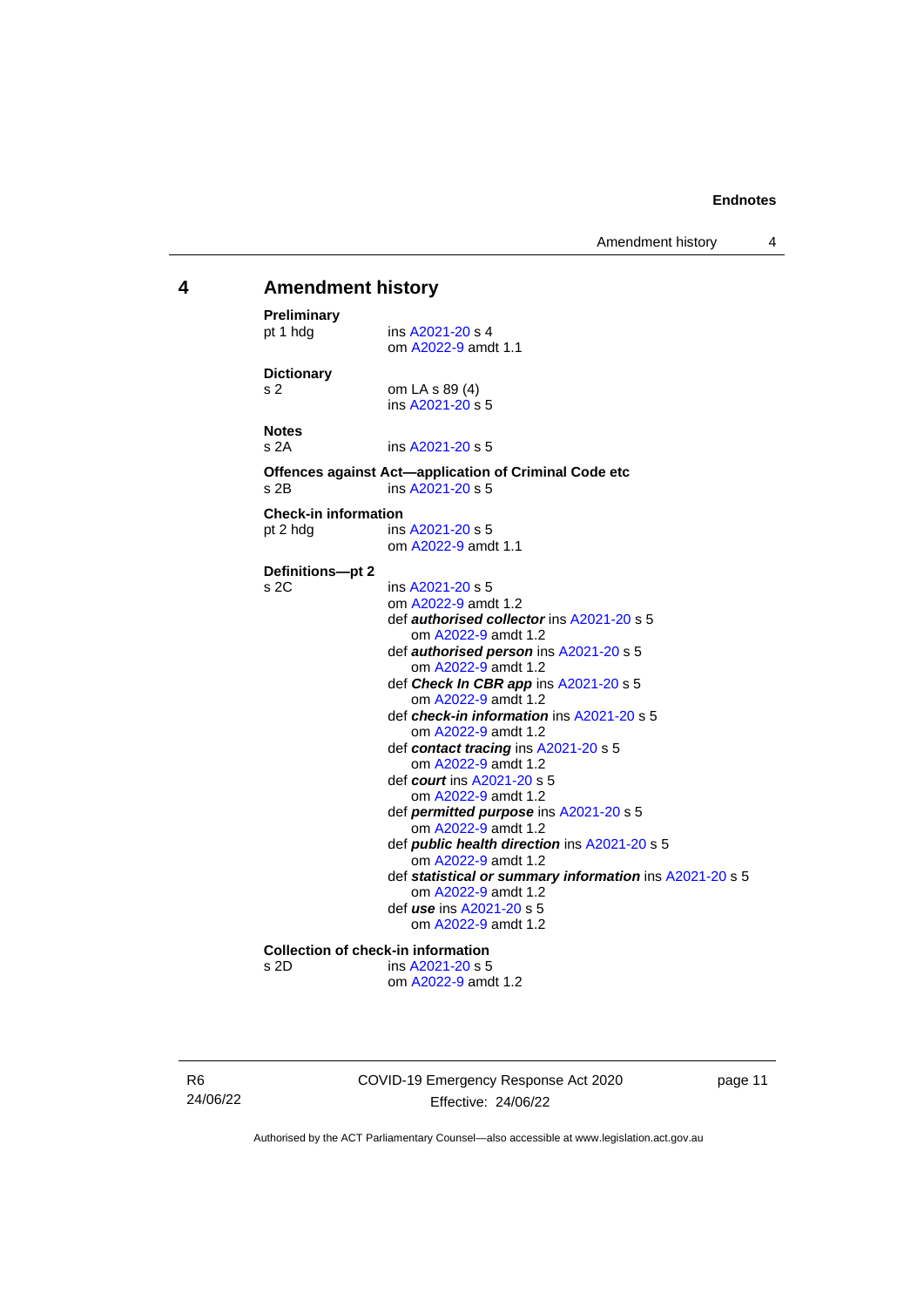| 4                                                              | Amendment history                   |                                                                                                                                                                                                                                                                                                                                                                                                 |  |  |
|----------------------------------------------------------------|-------------------------------------|-------------------------------------------------------------------------------------------------------------------------------------------------------------------------------------------------------------------------------------------------------------------------------------------------------------------------------------------------------------------------------------------------|--|--|
|                                                                | Use of check-in information<br>s 2E | ins A2021-20 s 5<br>om A2022-9 amdt 1.2                                                                                                                                                                                                                                                                                                                                                         |  |  |
|                                                                | s 2F                                | Check-in information not admissible in court<br>ins A2021-20 s 5<br>om A2022-9 amdt 1.2                                                                                                                                                                                                                                                                                                         |  |  |
|                                                                | s 2G                                | Check-in information not admissible in court<br>ins A2021-20 s 5<br>om A2022-9 amdt 1.2                                                                                                                                                                                                                                                                                                         |  |  |
| <b>Reports for Legislative Assembly</b><br>s 3<br>A2021-20 s 6 |                                     | am A2020-14 amdt 1.42, amdt 1.43; A2021-1 amdts 1.8-1.10;                                                                                                                                                                                                                                                                                                                                       |  |  |
|                                                                | s 3A                                | Presentation of subordinate laws and disallowable instruments<br>ins A2020-14 amdt 1.44<br>am A2021-1 amdt 1.11                                                                                                                                                                                                                                                                                 |  |  |
|                                                                | s 4                                 | Witnessing and attestation of certain documents<br>om LA s 89 (3)<br>ins A2020-14 amdt 1.45<br>$\frac{exp at the end of the COVID-19 emergency period (s 4 (6))}{e}$                                                                                                                                                                                                                            |  |  |
|                                                                | <b>Miscellaneous</b><br>pt 3 hdg    | ins A2021-20 s 7<br>om A2022-9 amdt 1.3                                                                                                                                                                                                                                                                                                                                                         |  |  |
| <b>Regulation-making power</b><br>s 4A<br>ins A2021-20 s 7     |                                     |                                                                                                                                                                                                                                                                                                                                                                                                 |  |  |
|                                                                | Expiry-Act<br>s <sub>5</sub>        | ins A2020-14 amdt 1.45<br>am A2021-20 s 8                                                                                                                                                                                                                                                                                                                                                       |  |  |
|                                                                | sch 1                               | <b>COVID-19 emergency response-Amendments</b><br>om LA s 89 (3)                                                                                                                                                                                                                                                                                                                                 |  |  |
|                                                                | <b>Dictionary</b><br>dict           | ins A2021-20 s 9<br>am A2022-9 amdt 1.4<br>def <b>authorised collector</b> ins A2021-20 s 9<br>om A2022-9 amdt 1.5<br>def <i>authorised person</i> ins A2021-20 s 9<br>om A2022-9 amdt 1.5<br>def Check In CBR app ins $A2021-20 s 9$<br>om A2022-9 amdt 1.5<br>def check-in information ins A2021-20 s 9<br>om A2022-9 amdt 1.5<br>def contact tracing ins A2021-20 s 9<br>om A2022-9 amdt 1.5 |  |  |

page 12 COVID-19 Emergency Response Act 2020 Effective: 24/06/22

R6 24/06/22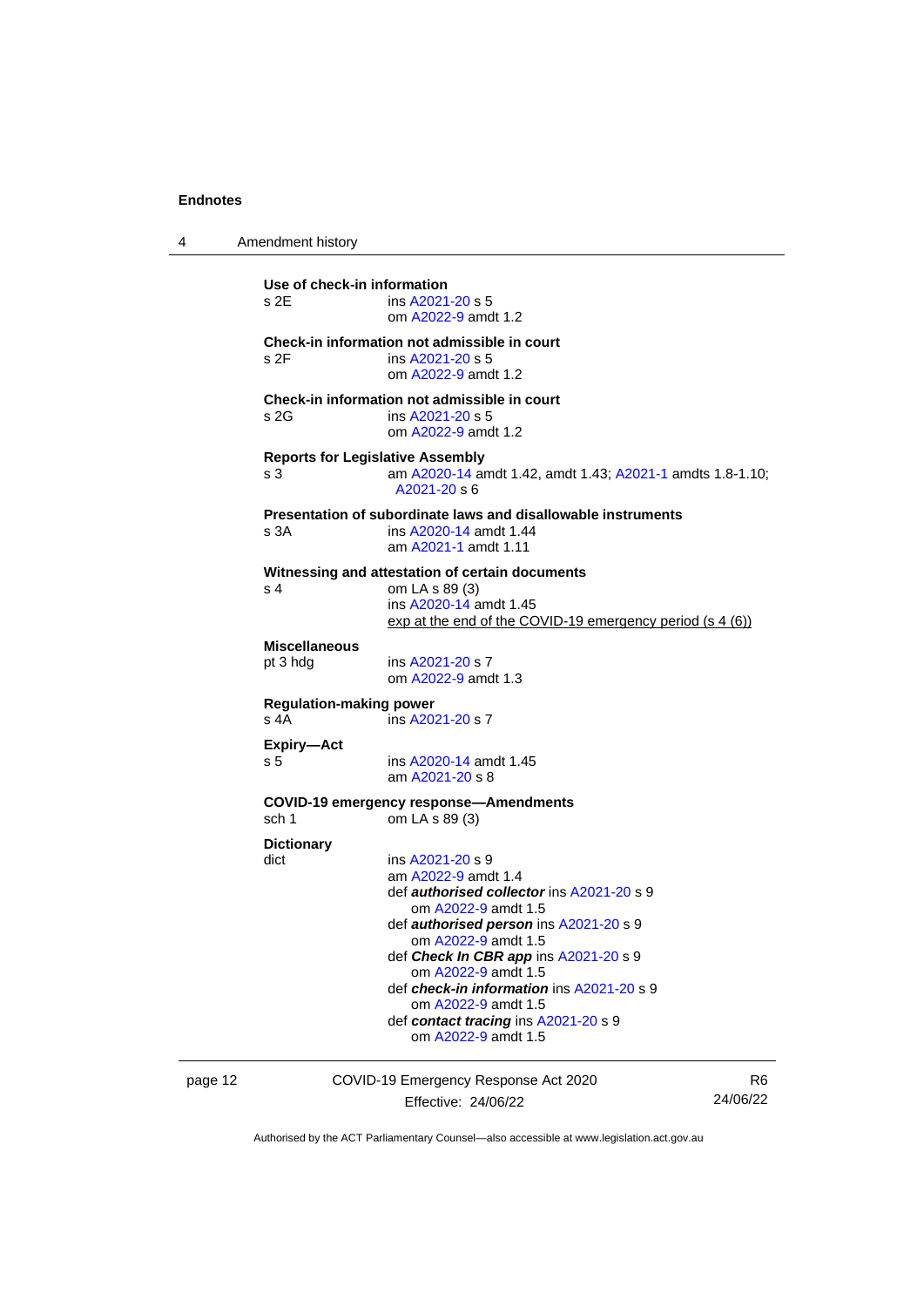Amendment history 4

def *court* ins [A2021-20](http://www.legislation.act.gov.au/a/2021-20/) s 9 om [A2022-9](http://www.legislation.act.gov.au/a/2022-9/) amdt 1.5 def *COVID-19* ins [A2021-20](http://www.legislation.act.gov.au/a/2021-20/) s 9 def *COVID-19 declaration* in[s A2021-20](http://www.legislation.act.gov.au/a/2021-20/) s 9 def *permitted purpose* in[s A2021-20](http://www.legislation.act.gov.au/a/2021-20/) s 9 om [A2022-9](http://www.legislation.act.gov.au/a/2022-9/) amdt 1.5 def *public health direction* in[s A2021-20](http://www.legislation.act.gov.au/a/2021-20/) s 9 om [A2022-9](http://www.legislation.act.gov.au/a/2022-9/) amdt 1.5 def *statistical or summary information* ins [A2021-20](http://www.legislation.act.gov.au/a/2021-20/) s 9 om [A2022-9](http://www.legislation.act.gov.au/a/2022-9/) amdt 1.5 def *use* ins [A2021-20](http://www.legislation.act.gov.au/a/2021-20/) s 9 om [A2022-9](http://www.legislation.act.gov.au/a/2022-9/) amdt 1.5

R6 24/06/22 COVID-19 Emergency Response Act 2020 Effective: 24/06/22

page 13